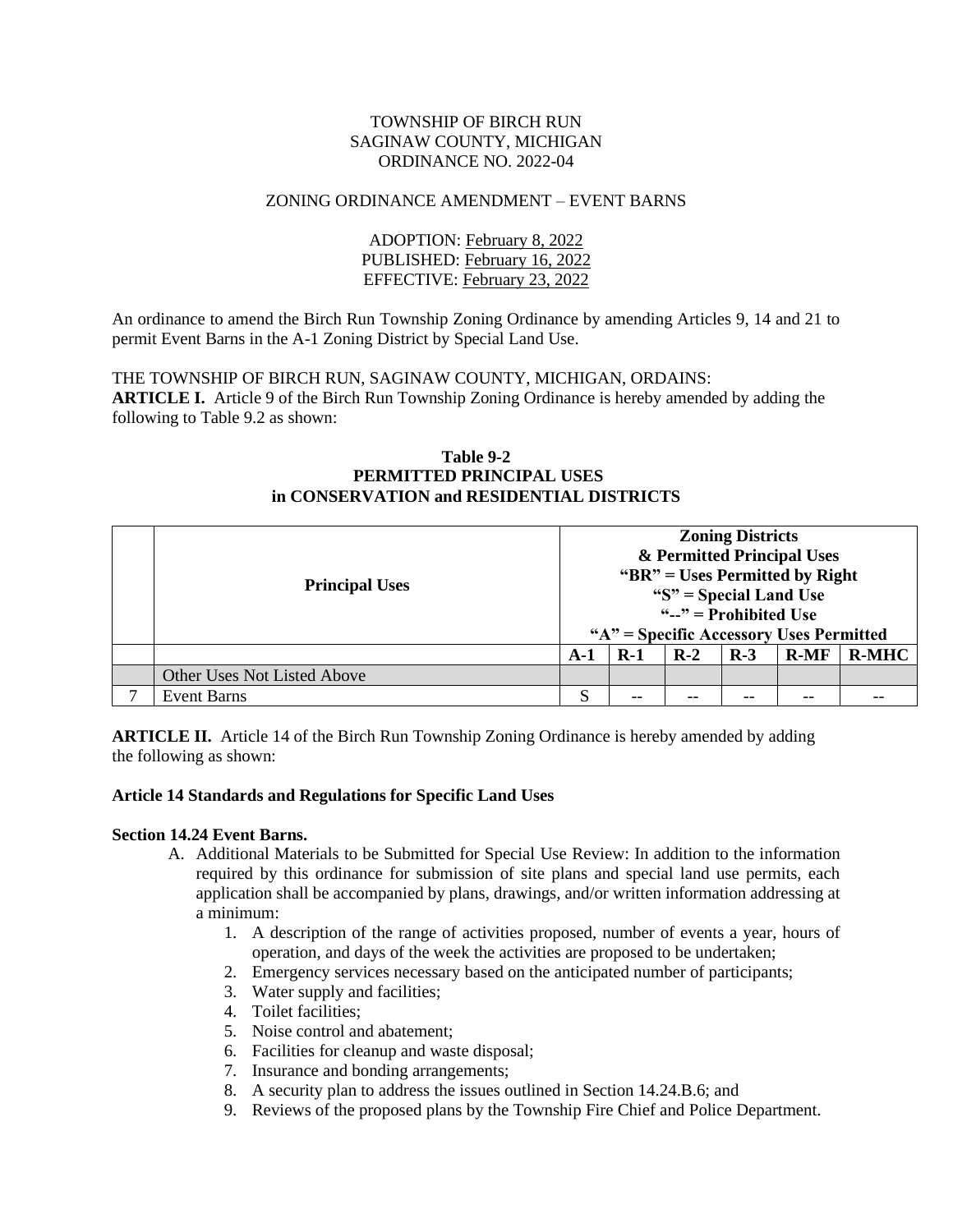- B. Special Performance Standards:
	- 1. Use of Dwelling. No dwelling on the property shall be used for events. All such dwellings shall continue to be used for single family occupancy purposes.
	- 2. Attendance. No event shall involve the presence of more persons than the maximum capacity of the Event Barn under the State Building Code.
	- 3. Number of Events. During each calendar year, not more than thirty-five (35) events shall be conducted. Every day in which any part of an event occurs at an Event Barn shall be considered a separate event, except for weddings held over a weekend only where the wedding shall consist of (i) a pre-wedding rehearsal dinner on Friday, (ii) a wedding and wedding reception on Saturday, and (iii) wedding cleanup on Sunday. In those circumstances, the three activities shall count as one event.
	- 4. Hours of Operation. Every event shall conclude by no later than 10:00 p.m. on Sunday through Thursday evenings, and by no later than 11:00 p.m. each Friday and Saturday evening; and no event shall commence or continue at an Event Barn earlier than 8:00 a.m. each day
	- 5. Food Service. There shall be no food preparation inside an Event Barn, but food may be prepared at another on-site location outside of the Event Barn. Any food served, provided, or consumed at the venue must be legally prepared in accordance with the Saginaw County Health Department rules. Dishwashing associated with any event at the venue must be accomplished off site.
	- 6. Security. At all times when an event is taking place at an Event Barn, a sufficient number of security personnel and support staff shall be present to provide security, to direct traffic and parking, to prevent any intentional or inadvertent trespassing onto any properties outside the boundaries of the property, and to assure that all events begin and end at the times specified in this Ordinance.
	- 7. Alcoholic Beverages. Where the Event Barn Sponsor intends to sell or provide alcohol or alcoholic beverages, the Event Barn Sponsor must provide an event insurance policy, naming the Township as an additional insured, and shall comply with all applicable liquor licensing and regulatory requirements. The Event Barn permit holder shall not sell or provide alcohol or alcoholic beverages.
	- 8. Use of Outdoor Areas. All events shall take place principally in barns and other outbuildings on the property. Events shall not include outdoor activities, except accessory activities in area proposed and approved in the Site Plan for such activities.
	- 9. Lighting. There shall be no outdoor perimeter lighting at an Event Barn, and no lines or light poles shall be installed or maintained for such purpose on the property. All lighting fixtures, including pathway lighting, shall be down-lit and directed in a manner as to not impact neighboring properties. Lighting in dormers must be extinguished at or before the same time as conclusion of the event. All lighting proposed at an Event Barn shall be addressed and approved as part of the Site Plan.
	- 10. Trash. The Event Barn permit holder shall require that Event Barn Sponsors of every event remove all trash associated with the event immediately after the conclusion of the event. There shall be no dumpster maintained or used on the property.
	- 11. Parking. There shall be no parking on any properties outside the boundaries of the property on which the Event Barn is located, without the express written permission of the property owner. Parking shall be provided on the property on which the Event Barn is located where such is designated as the "parking lot" on the Site Plan. The parking lot shown on the approved Site Plan shall be gravel, or gravel-type material or through the use of pervious brick pavers. The parking area shall not be paved with blacktop or concrete or any other impervious substance, in keeping with the rural character of the area except as necessary to provide the minimum number of barrier free spaces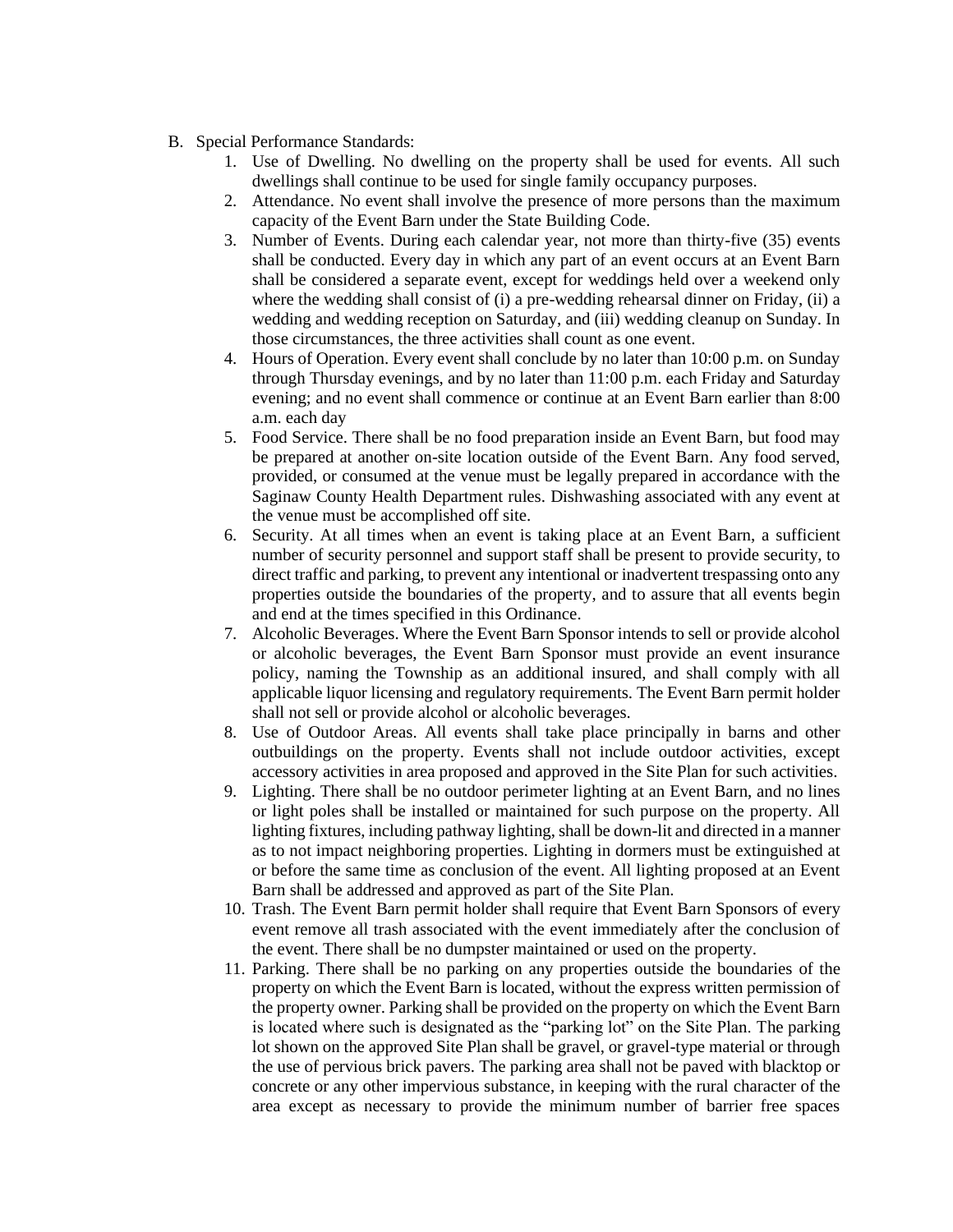required. The number of parking spaces shall be in accordance with Township Ordinances and the Americans with Disabilities Act.

- 12. Temporary Structures; Bathroom Facilities. No temporary structures or tents shall be permitted in connection with any event unless the same is erected by the Event Barn Sponsor and is removed within 24 hours after the conclusion of the event. Adequate bathroom facilities shall be used at an Event Barn.
- 13. Retail Sales. Retail sales facilities shall be prohibited at Event Barns, unless conducted exclusively by the Event Barn Sponsor. Any such sales must terminate immediately after the conclusion of the event.
- 14. Insurance. Event Barn permit holders shall maintain general liability for personal injury and property damage in the amounts of \$1,000,000 per occurrence and \$2,000,000 general aggregate limit. The Township shall be named as an additional insured on the policies and the venue shall provide evidence of insurance to the Township's Zoning Administrator annually or more frequently on request.
- 15. Permits from Review Authorities. It shall be the responsibility of the Event Barn permit holders to obtain all building permits and other approvals from agencies that have jurisdiction applicable to the Event Barn or the holding of the events on the property.
- 16. Location. Event Barns may only be located on parcels with direct access to paved roads.
- 17. The Planning Commission may impose limits on a proposed operation necessary to ensure compatibility with the surrounding land uses and to mitigate off-site impacts. Conditions may include the limit on the frequency of a particular activity and the operations hours of operation

**ARTICLE III.** Article 21 of the Birch Run Township Zoning Ordinance is hereby amended by adding the following definitions as shown:

# **Article 21 Definitions**

**EVENT BARN.** A use of accessory agricultural structures, including barns, for organized meeting space for uses including weddings, birthday parties, corporate picnics, and other such events.

**EVENT BARN SPONSOR.** The renter of an Event Barn, or the person(s) or entity responsible for hosting, operating, facilitating, organizing, or supervising an event taking place primarily within an Event Barn.

**ARTICLE IV.** This ordinance and its various articles, paragraphs and clauses thereof are hereby declared to be severable. If any article, paragraph or clause is adjudged unconstitutional or invalid, the remainder of this amendatory ordinance shall not be affected thereby.

**ARTICLE V.** All ordinances and provisions of ordinances of the Birch Run Township in conflict herewith are hereby repealed.

**ARTICLE VI.** This amendatory ordinance shall be published as required by law and shall take effect 7 days after publication.

**ARTICLE VII.** The Township Clerk is hereby ordered and directed to cause this Ordinance to be published, either in full or in the form of a legally-permitted summary, in a newspaper of general circulation within Birch Run Township.